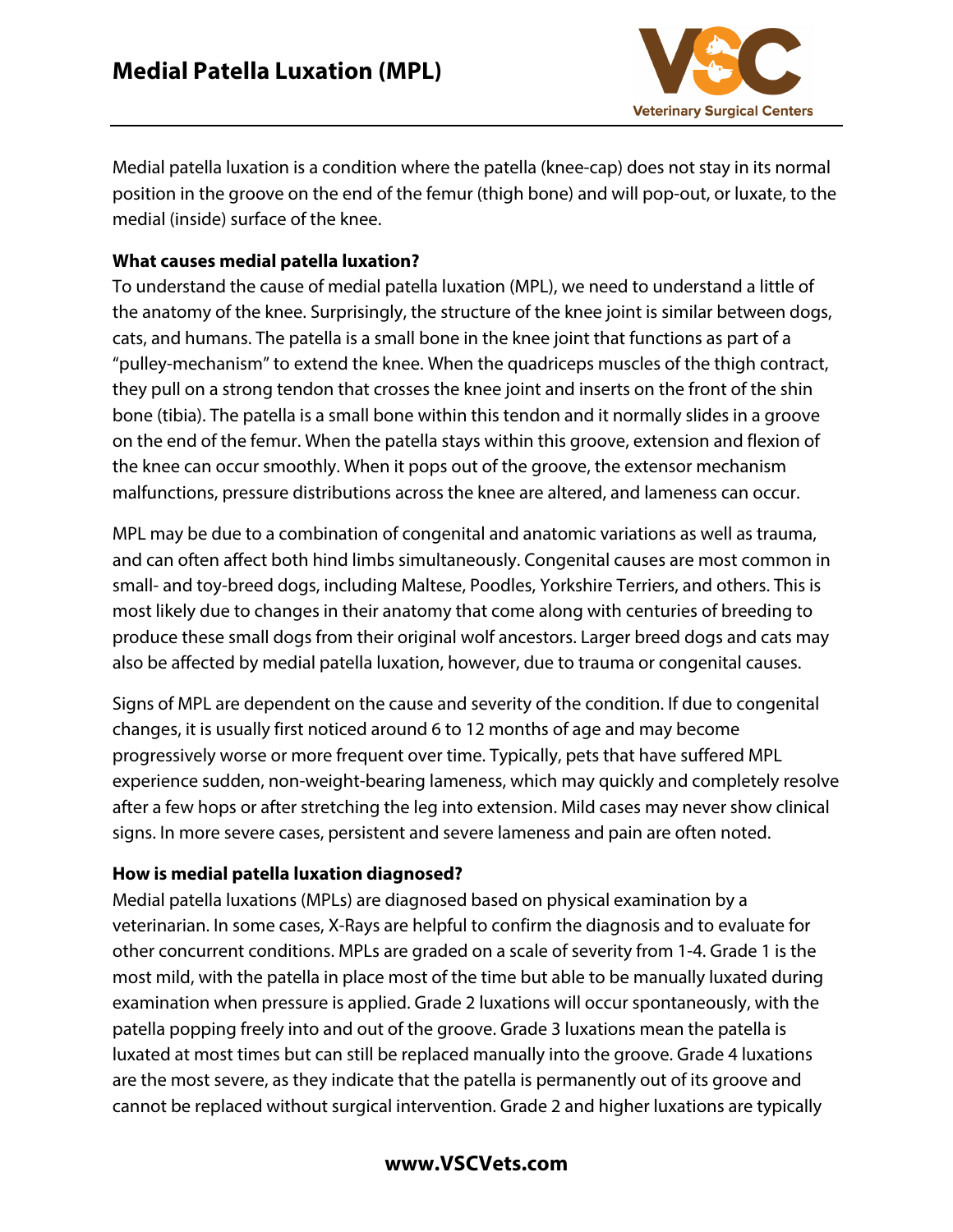

progressive over time, as the repeated luxation of the patella leads to wear on the bone and the development of arthritis, as well as other changes to the bones and muscles of the limb. For this reason, it is typically recommended to perform surgical repair of clinical grade 2 or higher luxations.

MPL may also be seen concurrently with other conditions, especially injuries to the cranial cruciate ligament (similar to the ACL in humans). This is because the patella and its associated ligament are strong stabilizers of the knee joint, and if they are not in their normal position, the other, smaller structures may be at risk for injury.

### **How is medial patella luxation treated?**

Medial patella luxation (MPL) of grade 2 or higher typically requires surgical treatment. In most cases, surgical treatment involves several mini-procedures performed together during a single surgery. These procedures may include deepening the groove of the end of the femur, releasing muscles that are placing excessive medial strain on the patella, tightening the soft tissue (ligaments and fascia) that hold the patella in place, and adjusting the insertion point of the patellar tendon on the tibial crest (front portion of the shin bone). The latter procedure involves making a small cut in the bone, which allows the tendon to be transposed, and securing the bone in place with stainless steel pins. MPL corrections may also be performed in conjunction with stabilization procedures for CCL tears, if required.

Because surgery requires general anesthesia, bloodwork is required to assess the pet's health and must be performed within two weeks of the date of the procedure. Pain management is a high priority both during and after surgery and may include a combination of therapies.

Complications following surgery are usually mild and associated with incision redness, swelling, or bruising. Rarely, re-luxation of the patella can occur post-operatively, requiring an additional surgical repair; however, this is typically limited to the most severe luxation grades. Some animals will reject the metal pins placed to transpose the tibial crest over time, which leads to the pins backing out of the bone, typically within the first three to 12 months. If this occurs, the pins can usually be removed through a minor procedure.

### **What is the post-operative recovery and care?**

After surgery, strict activity restriction is required to allow for healing, with no running, jumping, or playing permitted. Dogs will often begin using the operated leg in the first one to two weeks following surgery. The total healing period is typically two to three months, during which your pet will be allowed to experience gradually increasing walks and exercise under the guidance of the surgeon and rehabilitation practitioner.